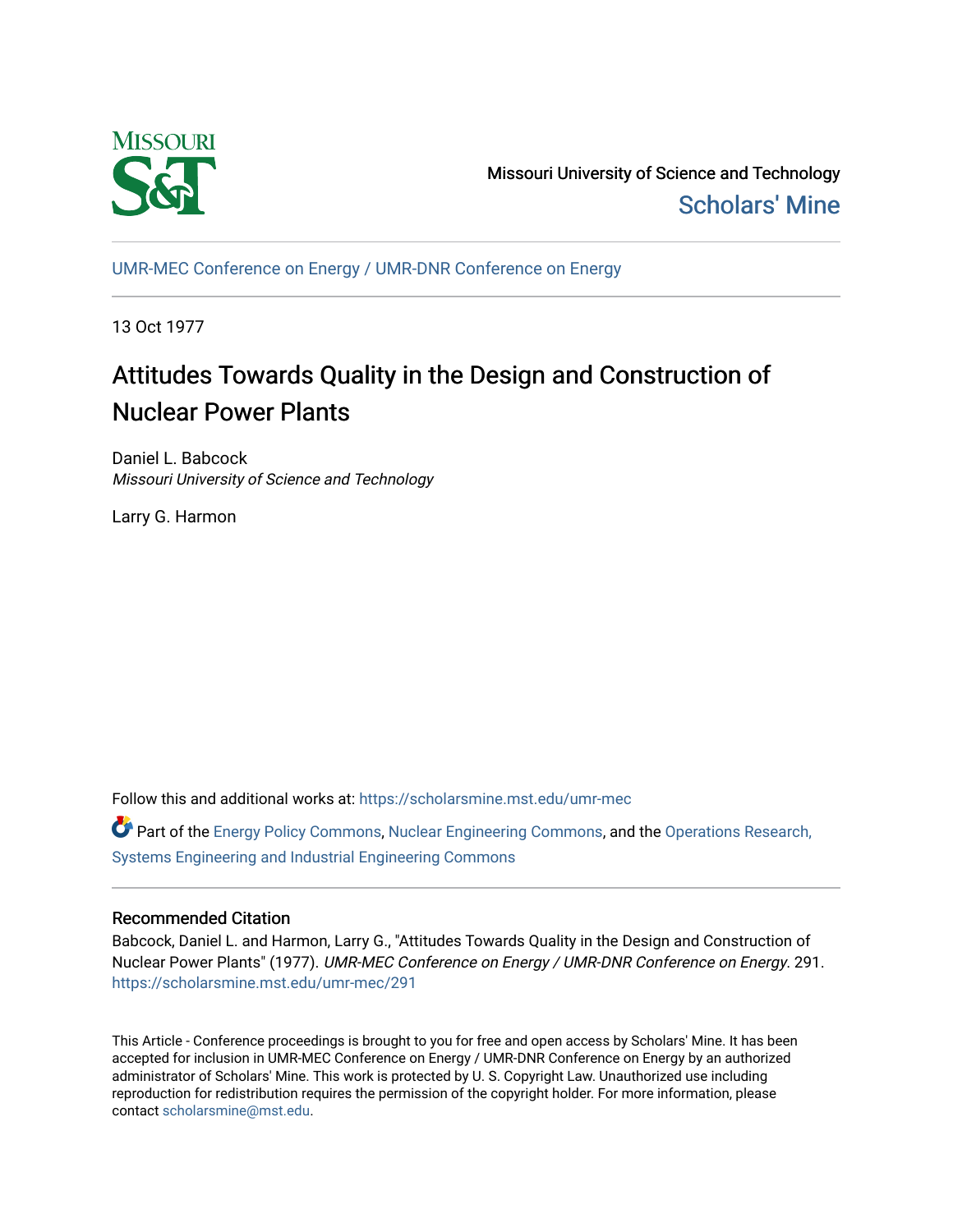**attitudes towards quality IN THE DESIGN AND CONSTRUCTION OF NUCLEAR POWER PLANTS**

**Daniel L. Babcock Larry G. Harmon\***<br> **Associate Professor** Associate Professor **McClelland Enginee** Associate Professor **McClelland Engineers**<br>Engineering Management **McClelland Engineers University of Missouri-Ro11a**

**Engineering Management Saudi Arabia Operations**

### **ABSTRACT**

**Adequate regulation of construction (and operation) of nuclear power plants has become a matter of growing national concern. Published statements by individuals speaking from two viewpoints, those of the regulatory agencies and the nuclear power industry, suggest divergent attitudes. Nineteen statements from these two points of view were evaluated for agreement or disagreement by 38 knowledgable persons from both industry and government (of 50 solicited in a mail survey). Survey results showed a general appreciation of the need for some level of regulation and also for the possibility of over-regulation. Differences existed within as well as between the two groups, and the lack of total polarization suggests an environment in which dialog leading to rational evaluation of regulation is possible.**

#### **INTRODUCTION**

**An area of growing concern to many Americans is the problem of adequate regulation of nuclear power plants to insure public safety. Various consumer groups and antinuclear activists are quite vocal in their opposition to further utilization of nuclear power plants to meet future energy needs. Proponents of nuclear power tell os that nuclear power is the logical means of meeting the increasing world demands for energy and that nuclear power plants have a history of safe operation. The activists call for increased assurance**

**from the federal government that the public will not be endangered, while the nuclear industry complains of over-regulation and quality assurance programs which drive costs far beyond any benefit derived from the programs. Obviously, there is potential disagreement between viewpoints of governmental officials (presumably representing the public) and industry representatives, and these differences can affect the design and construction of nuclear power plants. Some of these differences are evident in published statements .**

**\*Acknowledgement: The work reported in this paper is based wholly on the thesis "Federal Regulation to Assure Quality in the Design and Construction of Nuclear Power Plants" written in 1976 by Mr. Harmon to complete his M.S. in Engineering Management at the University of Missouri-Rolla. Although Mr. Harmon had originally proposed to write this paper, the complexities of a new position in Saudi Arabia made this impractical and Dr. Babcock, his thesis advisor, prepared it. Accordingly, the original work and data are Mr. Harmon's, but Dr. Babcock assumes responsibility for the conclusions drawn from them in this paper.**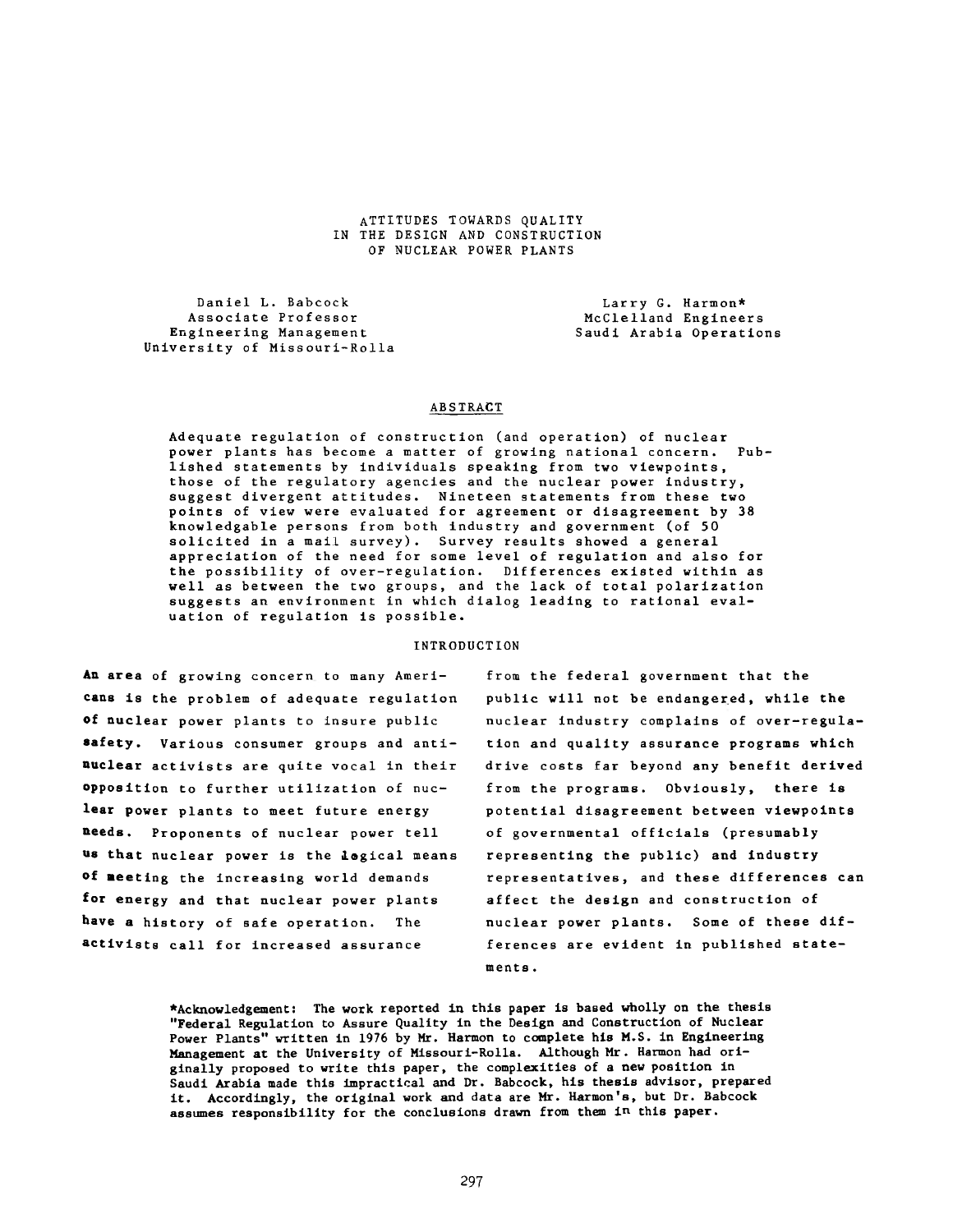## THE REGULATOR'S VIEWPOINT

**Regulation of nuclear power plant construction by the U.S. Government is vested in the Nuclear Regulatory Commission (NRC), which inherited the regulatory function of the old Atomic Energy Commission. The NRC position on the adequacy of and requirements for regulation of the design and construction of nuclear power plants is best stated in a series of papers presented by NRC officials at several conferences on quality assurance for construction of nuclear power plants.**

**The NRC spokesmen find it difficult to understand why the incentives of adherence to construction schedules, plant reliability, and safety do not make enforcement action by the NRC totally unnecessary. (1) These NRC officials feel that compliance with the law should not cause undue delays in getting the job done. (2)**

**The federal government looks to the utilities to take the lead in assuring the quality of their plants and operations. Industry's responsibility is to assure that nuclear power plants are built and operated to comply with NRC regulations. (3) While quality assurance can't solve all the problems, quality is a key component in the safety of a nuclear plant. The full development of quality assurance, with management aid and endorsement, will significantly influence the achievement of safe and reliable nuclear power plants. (4)**

**An important issue with respect to quality assurance for construction is whether quality assurance programs contribute to** project delays. The NRC's position is **that, far from being a delaying factor, good quality assurance programs actually facilitate the timely completion of the construction project. (5) However, the**

**NRC feels that there is a great amount of evidence that quality assurance programs may actually be used more as recordkeeping exercises rather than to provide a safe, reliable facility.(6)**

**Past experience has made it clear to the NRC that special effort is needed to develop and apply improved quality assurance practices. (7) William A. Anders, Chairman of the NRC, states (3) that nuclear quality requirements are exceptional because of their public safety implications and that they are not merely contractural— they are mandatory and enforceable under federal law. He feels that quality assurance is an area where leadership from both the industry and the government is not only desirable, it is essential. Mr. Anders further states that, as part of the NRC approach toward effective and efficient regulation, there is recognition that decisions can have farreaching effects and that decisions must be made in a framework where both the costs and the benefits are clearly unders tood .**

**L. M. Muntzing (5) states that, in monitoring the performance of applicants and their contractors, the NRC has the advantage of a constantly enlarging fund of information based on actual experience in the field. He further states that a number of societies representing trade and professional groups are building upon the collective experience of the nuclear industry in the development of new standards. (3) Mr. Muntzing believes (8) that the miraculous safety record of nuclear power plants to date has been based upon extensive defense-in-depth, safety philosophy, tough standards, critical independent evaluation, enforcement**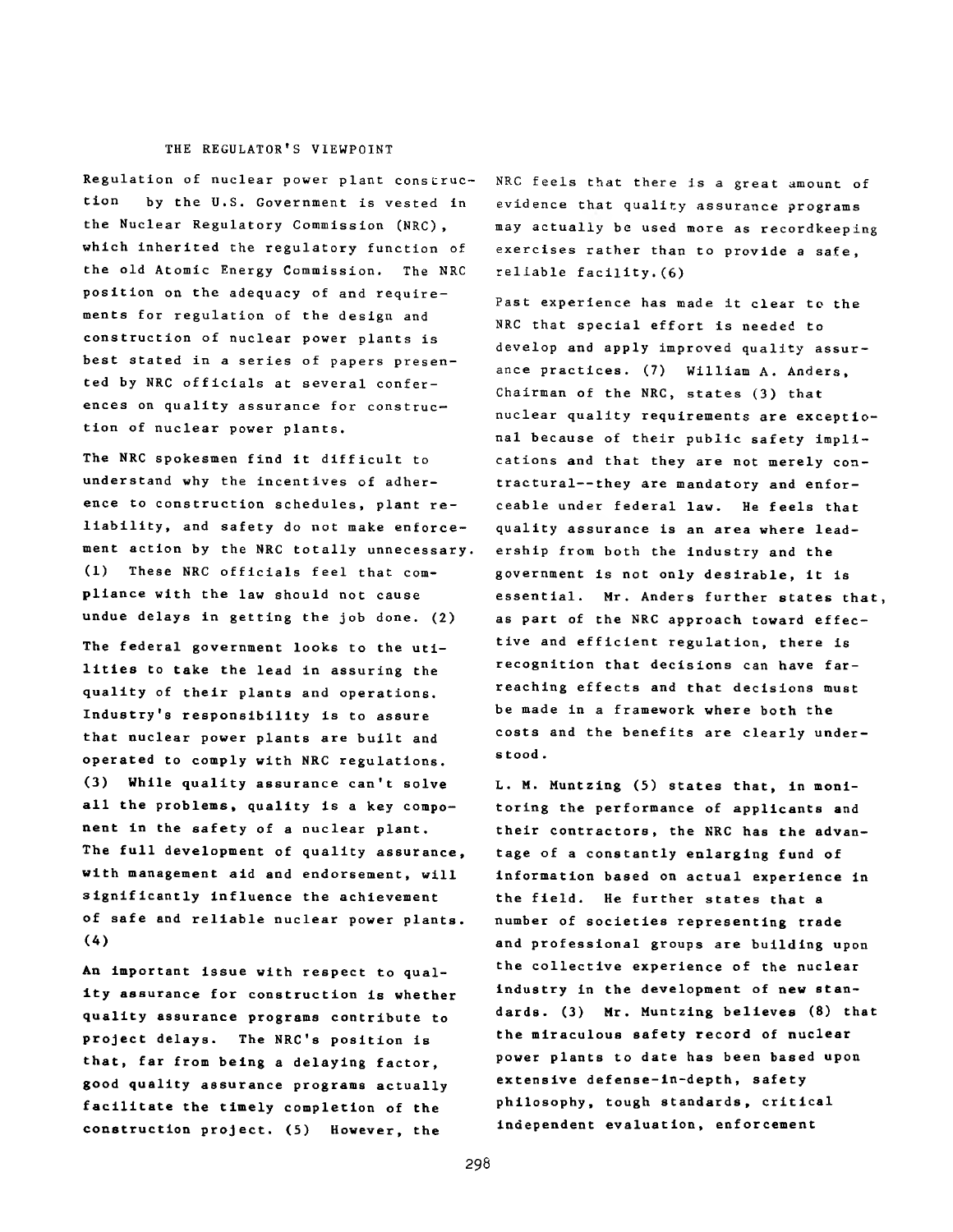**measures, and quality assurance programs.**

**PUBLISHED INDUSTRY VIEWPOINTS**

**Before presenting the "industry viewpoint" perhaps we should define "nuclear power industry". The nuclear power industry is composed of numerous utilities, architect/ engineer firms, component fabricators, contractors, consultants, testing agencies technical societies, suppliers and laboratories involved in the design, construction, operation, and maintenance of nuclear power plants. The nuclear power industry would exclude the federal regulatory agencies and the public sector.**

**Martin Goland, President of Southwest Research Institute, has stated the nuclear industry's position well. (9) He feels the nuclear power industry is affected by the increasing insistence on perfection. The public, whether consciously or unconsciously, accepts a degree of risk in their daily lives that is roughly one thousand times greater than those in which participation is imposed by the society and culture in which one lives. Mr. Goland presents the idea that, while an occasional aircraft accident is accepted as an inevitable counterpart to the benefits of improved transportation, the nuclear power plant is given no such tolerant treatment. "It must be recognised that there is no such thing as a perfectly reliable product." (9)**

**Mr. Goland further believes that a safe product is one which does not constitute \* public hazard beyond a socially acceptable level and that this level differs from one product to another and in the course of time. "The current 'if-we-canplace- a-man-on-the-moon-we-can-do-anything' syndrome reflects itself in the public expectation for near perfect technology." (9) As Goland sees it, public groups and**

**the federal government are agitating to oversee the quality of products in terms of safety and performance.**

**Mr. Goland has stated that, while the public makes common sense relative judgments about risks, something seems to happen to this common sense when matters become official. Traditionally industry has policed itself, often relying on trade associations and professional societies to promulgate standards and codes of ethical practices, but the federal government is now superseding these functions. According to Goland, proponents of increased regulation feel that the process of establishing industry standards is largely controlled by the industry with inadequate input from sources which reflect and protect the public interest. He states that the practical effect of government regulation is to make the government the plaintiff rather than the individual, thus reversing the balance of power between public and industry. In Goland's view the public and the industry face the danger that bureaucracy will become over-conservative and over-zealous, and will exceed its intended authority.**

**Mr. Goland believes that today industry is on the defensive and is often at the mercy of headline-seeking politicians or private groups pursuing their particular brand of sensational fanaticism. He feels the Industry must continue to emphasize the importance of achieving a sound base of scientific and engineering knowledge from which decisions can be made. Mr. Goland provides the opinion that regulatory excesses effect our national productivity, our economic health, and ultimately our standard of living and must be avoided. (9)**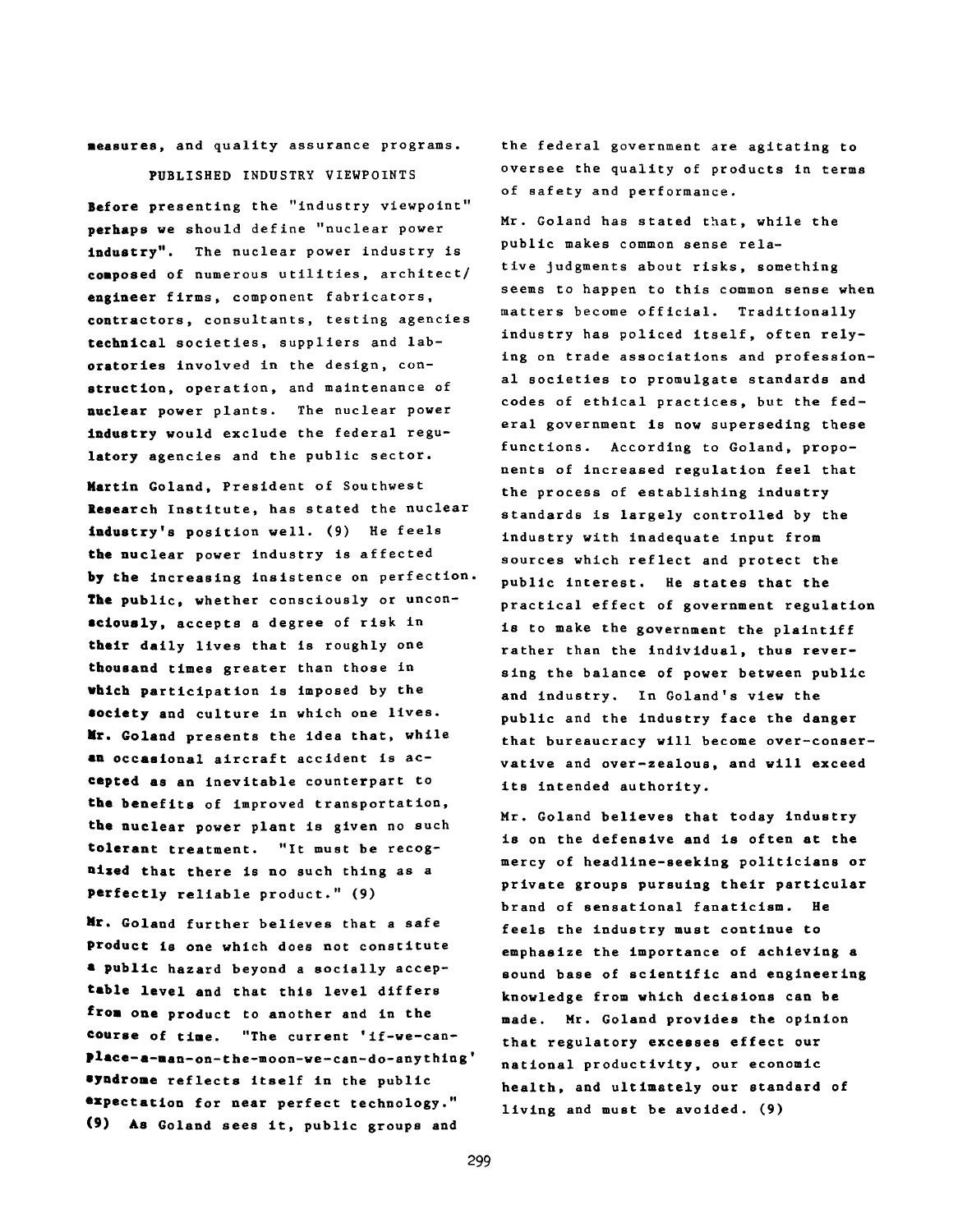**Erlandson (10) states that over-inspection is not the answer. Better inspection and better training will go a long way in keeping quality within necessary limits. Meininger (11) feels that the overwhelming quality assurance aspects associated with nuclear power plants are as important as performing the work. Techniques tried and found successful in the Exploration of space, applied to nuclear power, can bring technical maturity to the public trust. (12)**

**Muntzing (8) states that an effort to determine what is important and what isn't important in assurance quality is missing from many industry programs. He thinks organizations go overboard on such things as documentation and number of inspections apparently with the idea that this will keep them out of trouble with the NRC. He further states that controls need to be established and implemented which are efficient but not overdone.**

**Meininger bears out Muntzing's views when he states that "The present and future opportunities for concrete production on nuclear work represent a challenge to the ready mixed concrete industry. The work cannot be considered to be equivalent to typical commercial construction. . . consideration must be given to potential delays due to the strict enforcement of quality requirements." (11) He further states that "For those concrete producers interested in bidding on nuclear work the quality control and quality assurance aspects of the work will be more difficult to quantify than the effort and expense required to establish the needed materials handling, batching, and mixing for the job".**

**These viewpoints are contradictory to some extent and it is not clear which are simply opinions of single individuals and**

**which can be taken as a general viewpoint of some part of industry or government or even as a concensus of both. It was the intent of this research to take some of the viewpoints offered by these individuals and determine, through a mailed survey, the extent to which they were held by persons knowledgeable in nuclear power construct ion.**

### **THE MAIL SURVEY**

**A questionnaire was sent to fifty individuals prominent in the nuclear field. These individuals were from industry, government, and the private sector. Names of potential respondents were taken from membership lists for various codes and standards working groups and committees, and transcripts from public hearings on nuclear power plant licensing matters. Individuals were selected from design and construction firms, utilities, government agencies and functions, consumer interest groups, consulting firms, and manufacturing firms. Consideration was given to the individuals geographical location and his company or organization affiliation in an attempt to provide a representation for all sectors of the nuclear power industry.**

**The intent was to obtain the opinions of these experts on nineteen statements prepared from positions presented by various government and industry spokesmen. In addition to the nineteen opinion statements, there were six questions to determine educational background, age, experience, current employment, job title, and the section of the United States in which most nuclear power plant experience was gained. In order to increase the number of responses individuals surveyed were provided with a stamped, addressed envelope and were offered a copy of the results of the survey.**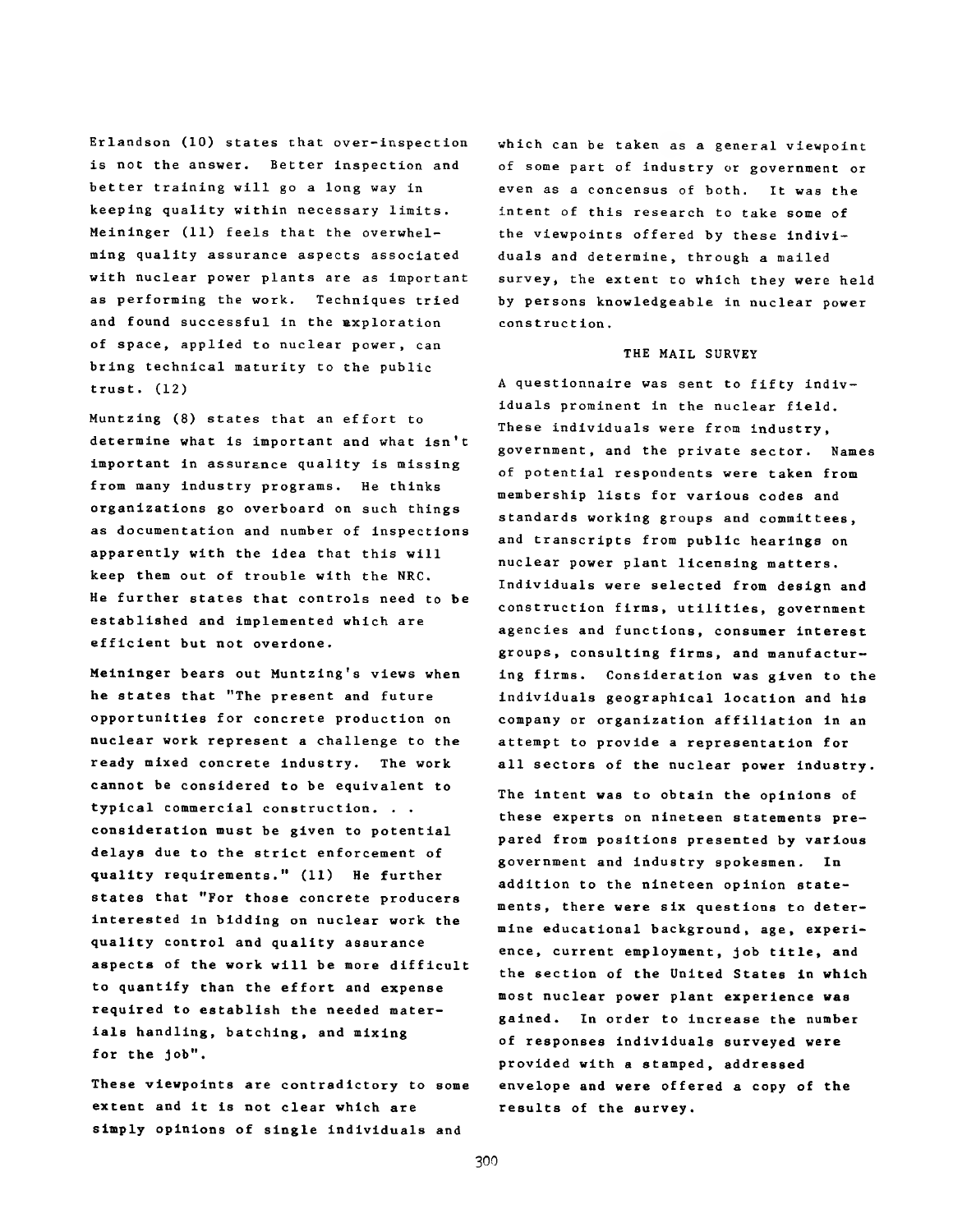**No reference to the author's affiliation with the nuclear industry was made in the cover letter although the author (Hr. Harmon) was known to some of the respondents. A respondent's answers were kept confidential in a further attempt to en courage response from all sectors of the industry.**

**Each statement in the questionnaire was designed to require a minimum of time to answer. The respondent was asked to simply place an "X" next to the appropriate response. Simple instructions were provided at the top of the first sheet along with a short explanation of the source of the statements. The first six questions dealt with the background of the respondent and were meant to fulfill the secondary purpose of a "warm-up" for the survey.**

**Each item consisted of a statement with several choices except for one question concerning job title which was a "fill in the blank" question. Answering this question was made optional since some of the job titles could reveal the employer of the respondent and possibly compromise confidentiality. The nineteen opinion items could be answered by responding to the choices: Strongly agree, Agree, No Opinion, Disagree, or Strongly disagree. The "NO Opinion" answers were treated not as neutral positions, but rather as true absence of opinion. The sample size of a statement having no opinion was to be reduced by the number of "No Opinion" responses.**

**The survey was sent out in mid-October 1976 with a followup appeal November 1. By mid-November AO replies had been returned. Of these, two declined to answer the questionnaire (one claiming lack of knowledge and the other proprietary reasons); the remaining 38 replies** **(76% return) are analyzed below.**

**The first five questions provided a demographic background on respondents. They were**

**1. The geographical area of the United States where 1 have had most of my nuclear experience is (by reference to an attached map which outlined areas essentially corresponding to the five administrative regions of the NRC):** Western United States **Plains & Rocky Mountain States 3 Middle West 10 Northeastern United States 9 Southeastern United States 6 No Response 1 2. I would best describe my background and experience as: Utility 10 Architect/Engineer 8 Consulting 5 Manufacturing 5 Testing 2** Government 8 **3. My current position would best be described as relating to: Design 13 Manufacturing 2**<br> **Construction** 7 **Construction 7**<br> **Testing 1** Testing 1<br>Utility 10 **Utility 10 Government 5 4. My formal education has been in: Engineering 31 Law 4 Business 1 Other Technical 2**<br> **Other Non-technical** 0 **Other Non-technical 0 5. My age falls within the following category: 21-25 years 0 26-35 " 3 36-45 " 13 46-55 " 17 56-65 " 4 Over 65 years 1 Respondents were also asked to provide a job title if it would not reveal their employer. Of 38 respondents, 35 did so as follows: Consultant 1 Supervising or Senior Engineers 12 Project or Function Managers 16 Attorneys 3 Vice Presidents 3**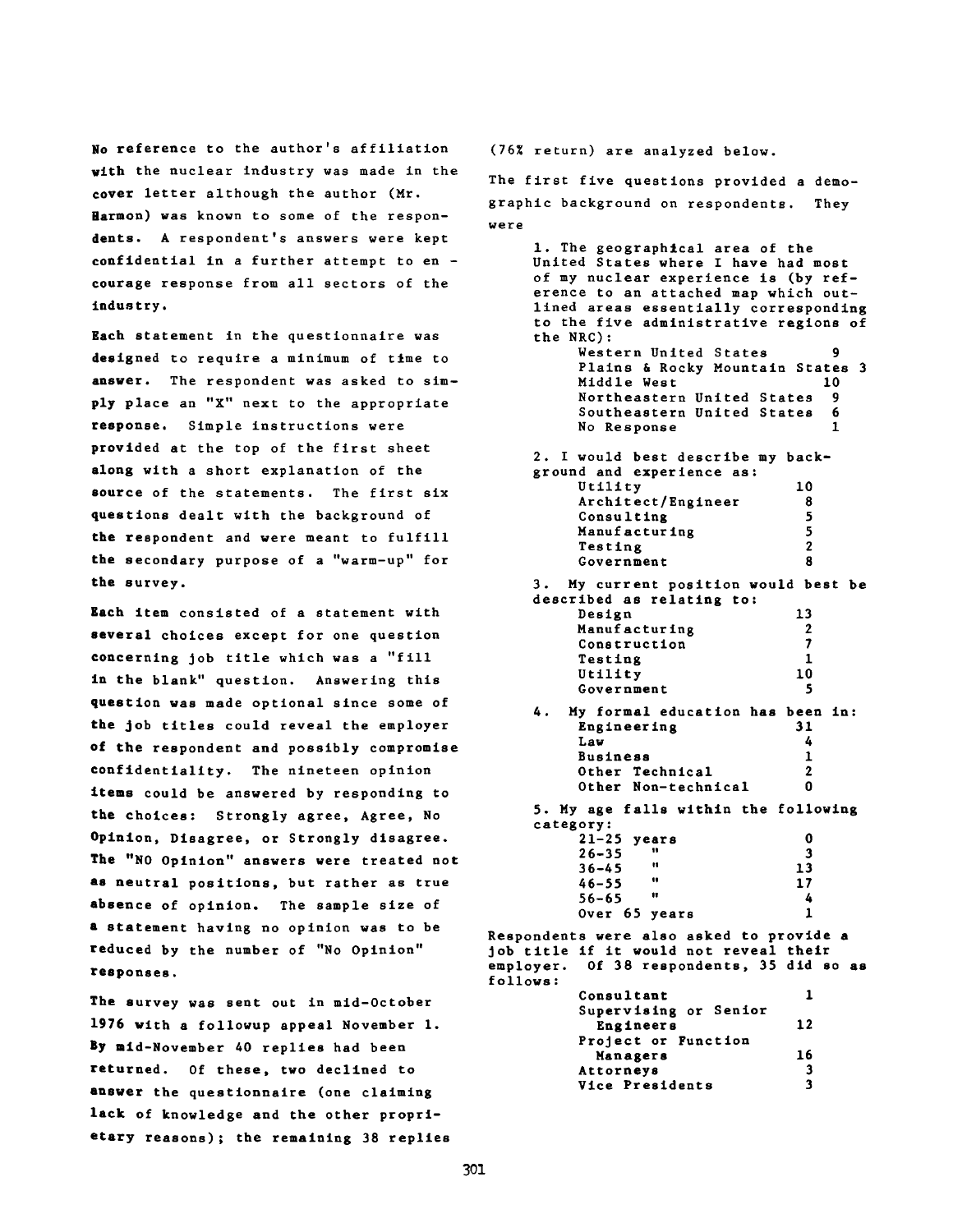## ANALYSIS OF OPINIONS QUESTIONS

**Questions 7 through 25 (which appear on Table I following) asked for one of five responses to these 19 questions. Table I measures the "Extent of Agreement" with each question by scoring as follows:**

> **Strongly Agree + 2** Agree  $+1$ **Disagree -1 Strongly disagree -2**

**The total score was then divided by the number of responses (30 to 38 reduced by those ofering "no opinion" on specific questions) to obtain the "mean extent of agreement" given (with standard deviation) on Table 1.**

**Questions were worded so that agreement with some implied a bias towards "more" regulation and with others a bias towards "less" regulation as identified on Table I. When signs are changed so that a positive score always implied favoring more regulation the mean score for each question becomes that tabulated in the right hand column of Table I. These means have an average value of -0.16, implying a modest bias of respondents toward the feeling the industry is over-regulated.**

**On four of these questions the relationship between agreement with the question and implied belief in the need for "more" or "less" regulation is less than clear. For example, questions 7 and 15 achieved the highest level of agreement (essential 0.9 of a possible 2.0) of the 19 questions. However, one might agree with question 7 that**

**The nuclear power industry is greatly concerned over increased government regulation during the design and construction of nuclear power plants. while still believing increased regulation is necessary. Similarly one could agree in question 15 that**

**A sound base of scientific and engineering knowledge is the key to wise**

**decisions related to the regulation of the nuclear industry. while preferring to use this knowledge base either to decrease the need for regulation (as Table I imp lies) or to make stricter regulation possible. Again, one can disagree with question 18**

> **Most of the detailed recordkeeping requirements have been imposed by the industry through its various codes and standards and not by federal regulations.**

**and with question 22**

**The Nuclear Regulatory Commission has effectively demonstrated its willingness to accept industry self-regulation.**

**without reaching the conclusion of Table I that less regulation is desirable.**

**When these four questions are deleted from the right hand column of Table I the "average value" at the bottom of the column drops from -0.16 to -0.03, suggesting that individual biases toward "more" or "less" regulation were fairly balanced in the sample population.**

**Responses to five other questions show some net agreement worth discussion. There is general agreement that the industry has a commitment to a "viable quality assurance program" (mean response of -0.76 to the statement of question 8 that industry "lacks a strong committal", and the eight who disagreed at least did not do do so "strongly"). Respondents generally agree (mean +0.58) in question 16 that "nuclear quality requirements are exceptional due to their potential effects on public safety" and do not believe (question 11, mean -0.30) that public safety can be protected without federal regulation.**

**On the other hand, respondents showed significant agreement (mean +0.44) to question 25**

**The federal government has over-**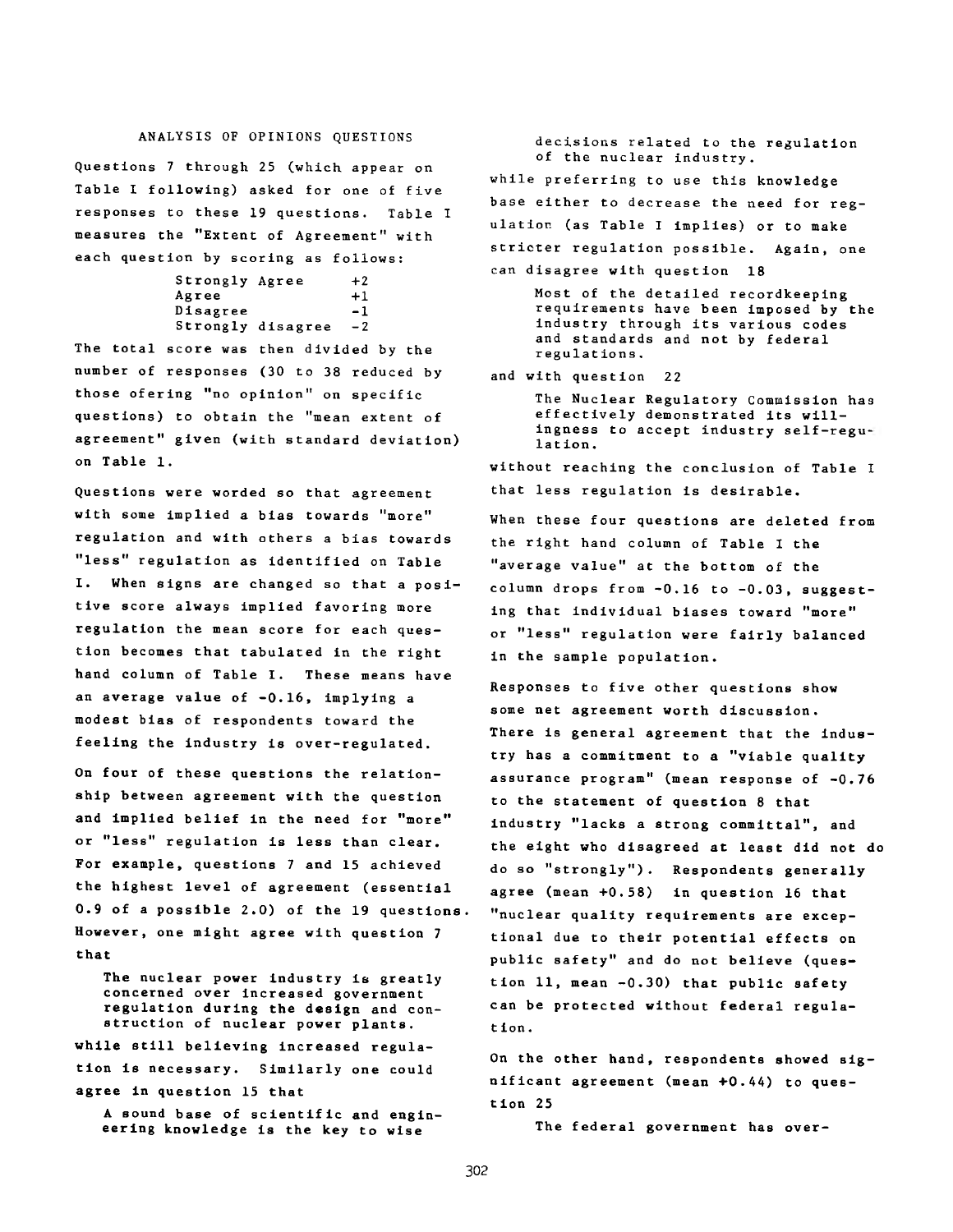**reacted to a few vocal individuals and consumer groups without regard to the overall cost-benefits in imposing an unnecessary regulatory program on the nuclear power industry.**

**A smaller majority (mean +0.34) also agreed with question 13 that**

**The public must accept a certain degree of risk in the interest of economy.**

**The mean response to the remaining ten questions lay between -0.23 and +0.22, implying lack of strong agreement or disagreement. (Indeed, chi-square analysis showed that in eight of these the sign was inconclusive at the 95% confidence level.) Nonetheless, the very fact that a concensus did not exist deserves some comment. For example, ambivalent answers to questions 9 and 10 show lack of concensus about the direction and amount of public expectation. Questions 17 and 18 show ambivalent opinions about the origin of need for and use of quality records. Finally, questions 20, 21, and 24 show mixed opinions as to both the ability and willingness of industry to practice selfregulation.**

**ANALYSIS OF RESPONDENT ATTITUDES**

**Just as the response to each question (7 through 25) was analyzed to identify an implicit bias toward "more" or "less" regulation, so were the 19 opinions (from strongly agree" to "strongly disagree") expressed by each of the 38 respondents. Only nine of these 38 persons reported positions that suggested bias toward more" or "less" regulation when questions were scored as shown on Table I and measured at the 95% confidence by chisquared test. Seven of these nine seemed opposed to the current level or an increased level of federal regulation. All seven of these respondents indicated an engineering background; two are managers**

**and five are supervising engineers. No more than two are from the same geographical area. One Individual is in the 56- 65 age group, three are in the 46-55 age group, and three are in the 36-45 age group. Three respondents work for utilities, two are employed by architects/ engineers, one is in government, and one is in the testing sector of the nuclear power industry.**

**The two individuals supporting federal regulation seemed to have nothing in common. One is in the 36-45 age group with a law background, is from the Middle West, and is employed by the federal government. The other individual is an engineer in the 46-55 age group. He indicates most of his experience in the Western section of the United States and is a Supervising Engineer for an architect/ engineer firm.**

**(As previously stated, it was less than clear that agreement with questions 7 and 15 indicated a bias towards less regulation or that agreement with questions 18 and 22 showed bias toward more regulation. Data for individual respondents have not been adjusted by deleting these questions but a scan of the data suggests such "correction" would tend to balance the number of respondents favoring "more" and favoring "less" regulation.)**

#### **CONCLUSIONS**

**While differences naturally occur between individuals and between government and industry viewpoints, my general conclusion is that opinions are less polarized than one might expect. It was generally recognized that the nuclear power industry was "greatly concerned" over increasing government regulations, and that regulation should be based on scientific and engineering knowledge, but the implications of**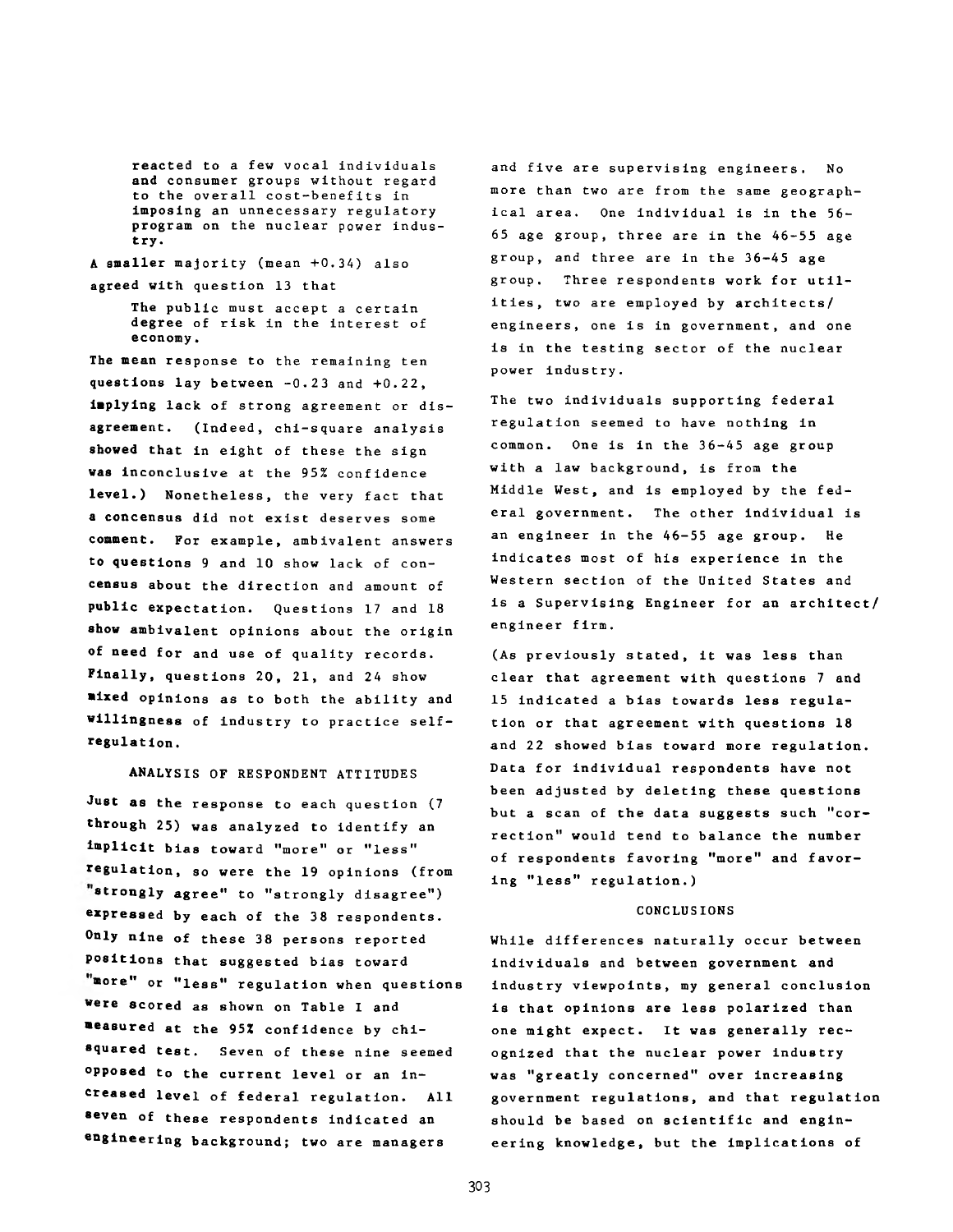**this concensus on the level of regulation are unclear. Industry representatives recognize the essential public safety aspect of nuclear power plant construction and generally accept the need for some level of federal regulation. The minority who disagreed with statements that industry was committed to quality in nuclear construction and that government had somewhat "over-reacted to a few vocal individuals" at least did not "strongly disagree" with such statements.**

**What emerges from this analysis is a picture of attitudes towards regulation of quality in nuclear power construction that show differences of opinion within as well as between the two groups studied (government regulators and industry). Also evidenced is a general appreciation of (though seldom total agreement with) the viewpoint of the "other side". The survey suggests an environment of opinion in which dialog can continue and reasonable regulatory practices evolve.**

#### **BIBLIOGRAPHY**

- **1. Keppler, J. G., Director, Region III USAEC. "The Regional Office Perspective." Paper read at the American Society for Metals Conference on Nondestructive Testing in the Nuclear Industry, June 10-13, 1974, Denver, Colorado.**
- **2. Morrison, W.M., Chief, Design Standards Branch, USAEC. "AEC Regulatory Guidance on Quality Assurance Requirements During Construction Phase of Nuclear Power Plants." Paper presented at the American Society for Metals Conference on Nondestructive Testing in the Nuclear Industry, June 10-13, 1974, Chicago, Illinois.**
- **3. Anders, William A., Chairman, Nuclear Regulatory Commission. Keynote speech before the American Society for Metals Conference on Nondestructive Testing in the Nuclear Industry, December 1, 1975, Denver, Colorado.**
- **4. Vollmer, Richard H., Chief, Quality Assurance Branch, Directorate of Licensing, USAEC. "Quality Assurance for Construction, The Licensing Per-**

**spective." Paper presented at the American Society for Metals Conference on Nondestructive Testing in the Nuclear Industry, June 10-13, 1974, Philadelphia, Pennsylvania.**

- **5. Muntzing, L. M., Director of Regulation, USAEC. "Quality Construction of Nuclear Plants - Today's Challenge, Tomorrow's Reward." Paper presented at the American Society for Metals Conference on Nondestructive Testing in the Nuclear Industry, June 10-13, 1974, Atlanta, Georgia.**
- **6. Long, Frank J., Chief, Operations Branch, Directorate of Regulatory Operations, USAEC. "Quality Assurance for Construction." Paper presented at the American Society for Metals Conference on Nondestructive Testing in the Nuclear Industry, June 10-13, 1974, Denver, Colorado.**
- **7. Guidance on Quality Assurance Requirements During the Construction Phase of Nuclear Power Plants - USAEC, May 10, 1974. Washington: Government Printing Office, 1974.**
- **8. Muntzing, L. M., Partner, LeBoeuf, Lamb, Leiby & MacRae. "Safety, Reliability and Availability in Nuclear Plants: Equal Partners." Remards at the Third Annual Mid-Atlantic Nuclear Energy Quality Assurance Seminar, March 4, 1975, New York, New York.**
- **9. Goland, Martin, President, Southwest Research Institute. "Quality Assurance and the Public Interest." Paper presented to the American Society for Nondestructive Testing Fall Conference Banquet, October 15, 1975, Atlanta, Georgia.**
- **10. Erlandson, E.E., Construction Manager, Stone & Webster Engineering Corporation. "Reliability in Construction - Nuclear Power Plants." Remarks at the Third Annual Mid-Atlantic Nuclear Energy Quality Assurance Seminar, March 4, 1975, New York, New York.**
- **11. Meininger, R.C., Assistant Director of Engineering, National Sand and Gravel Association. "A New Code on the Scene" A paper presented to the National Sand and Gravel Association and National Ready Mixed Concrete Association, May 20, 1975, Silver Spring, Maryland.**
- **12. McGrady, J., "The Role of Quality Assurance in Nuclear Plant Reliability and Availability." A paper presented at the Third Annual Mid-Atlantic Nuclear Quality Assurance Seminar, March 4, 1975, New York, New York.**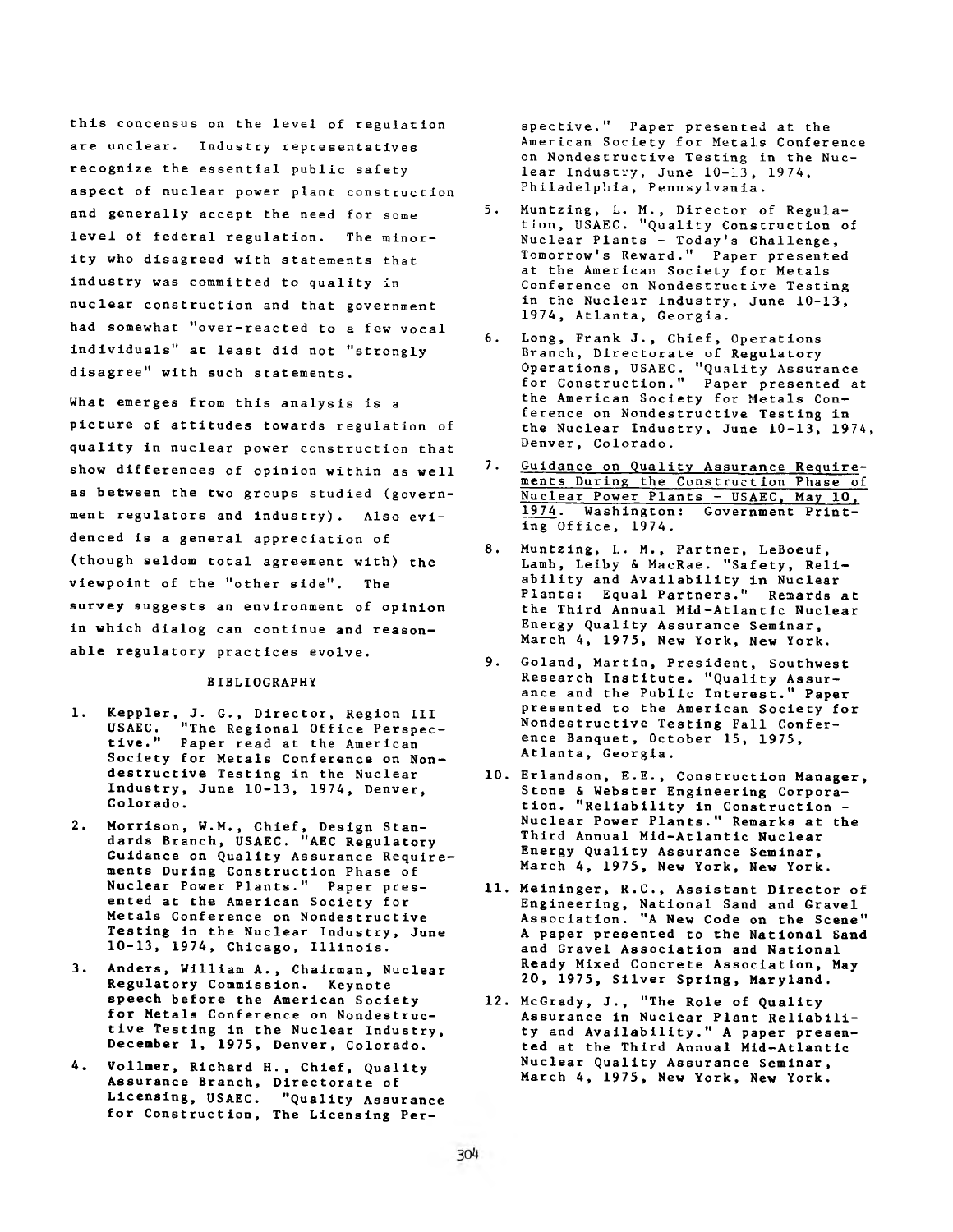# TABLE I: SURVEY OPINION QUESTIONS

| <u>No.</u> | Question                                                                                                                                                                                       | Extent of<br>Agreement* |      | Agreement<br>favors<br>mean/s.dev. Regulation | Score for<br>Increased<br>Regulation |
|------------|------------------------------------------------------------------------------------------------------------------------------------------------------------------------------------------------|-------------------------|------|-----------------------------------------------|--------------------------------------|
|            | 7. The nuclear power industry is greatly concerned over<br>increased government regulation during the design and<br>construction of nuclear power plants.                                      | $+.89$                  | . 64 | $less**$                                      | -.89**                               |
|            | 8. The nuclear industry lacks a strong committal to a<br>viable quality assurance program during design and<br>construction of nuclear power plants.                                           | $-.76$                  | .72  | more                                          | $-.76$                               |
| 9.         | The public demands that federal regulation of design<br>and construction of nuclear power plants be increased.                                                                                 | $-.09$                  | .66  | more                                          | -.09                                 |
| 10.        | The public expects perfection in the design and con-<br>struction/fabrication of consumer products and this<br>expectation has been carried over to the nuclear industry.                      | $+.13$                  | .77  | more                                          | $+.30$                               |
| 11.        | Our advancing technology in design and construction of<br>nuclear power plants can solve the problem of public<br>safety without federal regulation.                                           | $-.30$                  | .72  | <b>less</b>                                   | $+.30$                               |
| 12.        | The technical level required for the nuclear industry<br>is much higher than for any other undertaking of this<br>century.                                                                     | $+, 22$                 | .81  | more                                          | $+, 22$                              |
| 13.        | The public must accept a certain degree of risk in the<br>interest of economy.                                                                                                                 | $+.34$                  | .68  | <b>less</b>                                   | $-.34$                               |
| 14.        | We have gone beyond the realm of "common sense" in our<br>current commitments to assure quality.                                                                                               | -.09                    | .65  | <b>less</b>                                   | +.09                                 |
|            | 15. A sound base of scientific and engineering knowledge<br>is the key to wise decisions related to the regulation<br>of the nuclear industry.                                                 | $+, 91$                 | .60  | $_{\text{less}}$ **                           | $-.91**$                             |
| 16.        | Nuclear quality requirements are exceptional due to their<br>potential effects on public safety.                                                                                               | +.58                    | . 63 | more                                          | $+.58$                               |
| 17.        | There is a great amount of evidence that quality assurance<br>programs are used for recordkeeping rather than to<br>provide an assurance of quality.                                           | $+.20$                  | .77  | more                                          | $+.20$                               |
| 18.        | Most of the detailed recordkeeping requirements have<br>been imposed by the industry through its various codes<br>and standards and not by federal regulations                                 | -.18                    | .77  | more**                                        | $-.18$ **                            |
| 19.        | Past experience has made it clear that there is a need<br>for augmented efforts by the federal government to assure<br>development and application of improved practices to<br>assure quality. | +.14                    | .80  | more                                          | $+.14$                               |
| 20.        | The nuclear power industry has demonstrated its willing-<br>ness to self-regulate its activities and assure quality<br>during the design and construction of nuclear power plants.             | +.12                    | .71  | less                                          | -.12                                 |